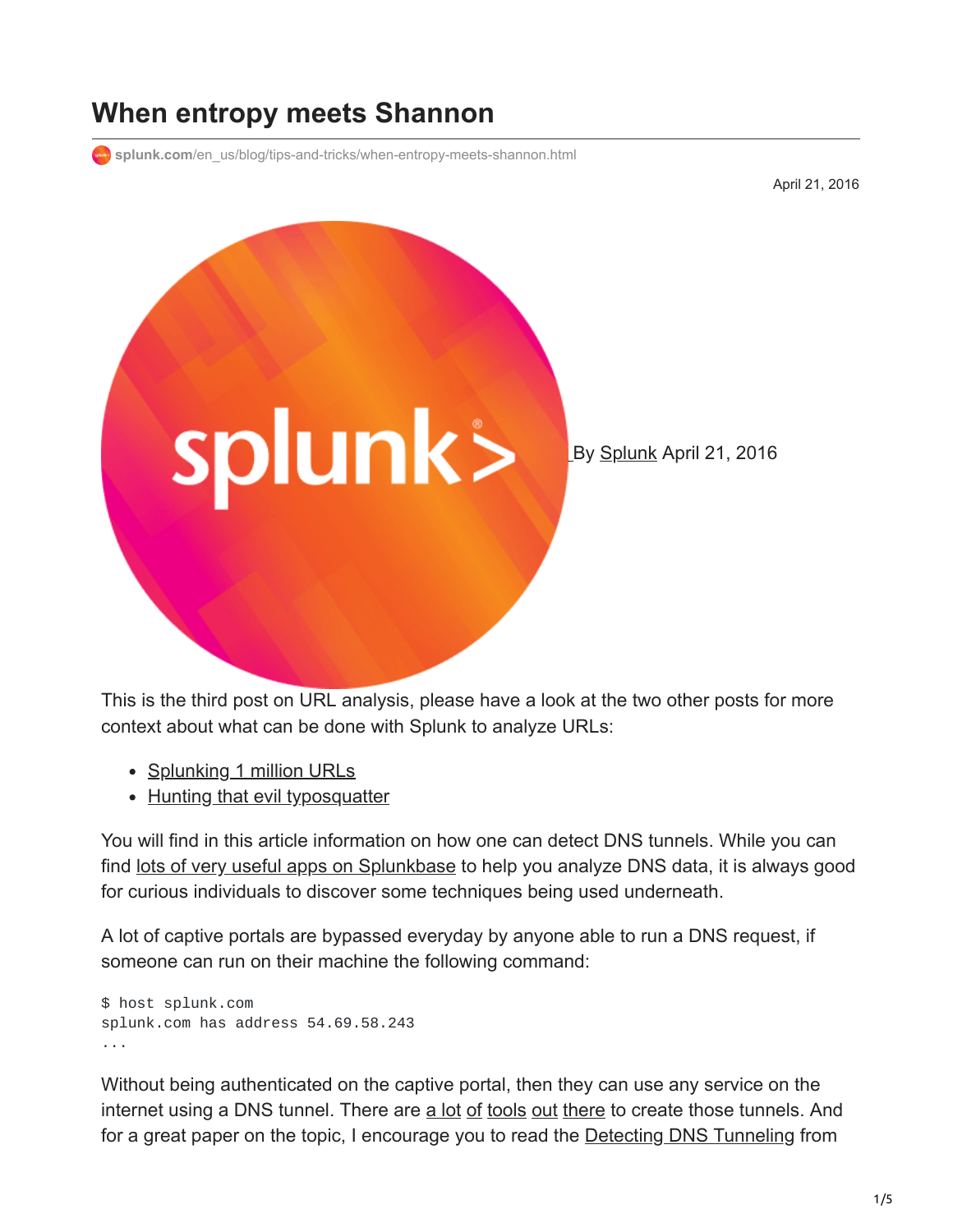## SANS Institute.

## **Claude Shannon to the rescue!**



By Jacobs, Konrad - [https://opc.mfo.de/detail?photo\\_id=3807,](https://opc.mfo.de/detail?photo_id=3807) [CC BY-SA 2.0 de](https://creativecommons.org/licenses/by-sa/2.0/de/deed.en), [Link](https://commons.wikimedia.org/w/index.php?curid=45380422)

Long time ago, the venerable [Claude E.](https://en.wikipedia.org/wiki/Claude_Shannon) **Shannon** wrote the paper "A **Mathematic** al Theory of **[Communicat](http://math.harvard.edu/~ctm/home/text/others/shannon/entropy/entropy.pdf)** ion", which I strongly encourage to read for its clarity and amazing source of

information.

He invented a great algorithm known as the **[Shannon Entropy](https://en.wikipedia.org/wiki/Entropy_(information_theory))** which is useful to discover the statistical structure of a word or message.

If you consider a word, being a discrete source of the finite number of characters type which can be considered, for each possible character there will be a set of probabilities which would produce various outputs. There will be an entropy for each character. This entropy on the chosen word is defined as the average of the output weighted on the probability of occurrence of the characters.

The previous paragraph can easily be translated into the following Python code (taken from the excellent URL Toolbox on Splunkbase:

```
def shannon(word):
    entropy = 0.0length = len(word)
```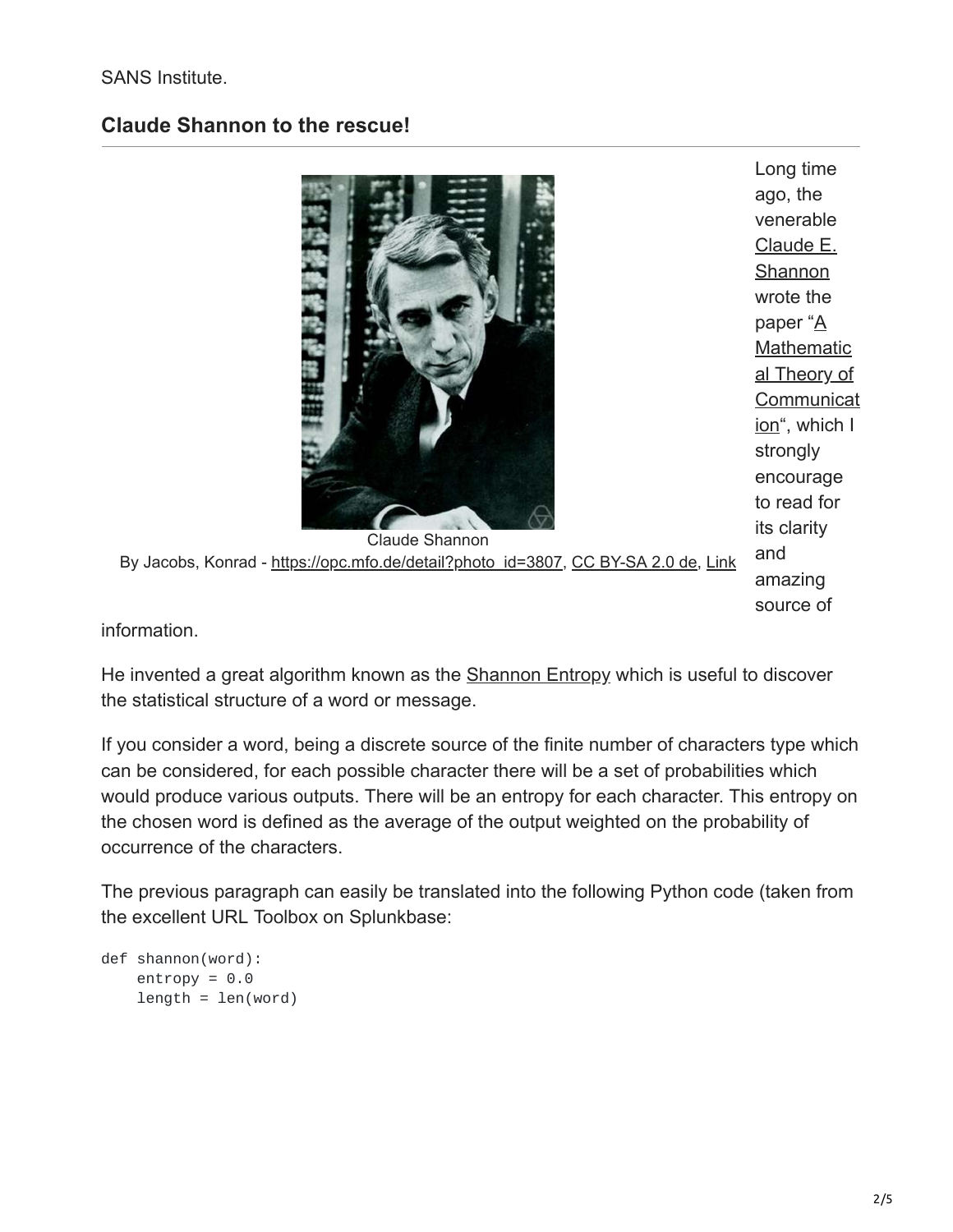```
occ = \{\}for c in word :
   if not c in occ:
       occ[c] = 0occ += 1for (k,v) in occ.iteritems():
   p = float(v) / float(length)entropy -= p * \text{math.} \log(p, 2) # \text{Log base 2}return entropy
```
Which can be run directly from any word you can have in Splunk:

| splunk>                                          | App: Search & Reporting $\vee$ |                            |                   |                                                                                              |  | Administrator $\sim$                                                                                                                                                                                                                                                                                                                                                                                                                                                                                                                                                                | Messages $\vee$ |
|--------------------------------------------------|--------------------------------|----------------------------|-------------------|----------------------------------------------------------------------------------------------|--|-------------------------------------------------------------------------------------------------------------------------------------------------------------------------------------------------------------------------------------------------------------------------------------------------------------------------------------------------------------------------------------------------------------------------------------------------------------------------------------------------------------------------------------------------------------------------------------|-----------------|
| <b>Search</b><br><b>Pivot</b>                    | <b>Reports</b>                 | <b>Alerts</b>              | <b>Dashboards</b> |                                                                                              |  |                                                                                                                                                                                                                                                                                                                                                                                                                                                                                                                                                                                     |                 |
| Q New Search                                     |                                |                            |                   |                                                                                              |  |                                                                                                                                                                                                                                                                                                                                                                                                                                                                                                                                                                                     |                 |
| index=_internal   'ut_shannon(_raw)'  <br>$\vee$ |                                |                            |                   | table ut_shannon, raw                                                                        |  |                                                                                                                                                                                                                                                                                                                                                                                                                                                                                                                                                                                     |                 |
| √ 26,283 events (before 4/21/16 11:33:37.000 AM) |                                |                            |                   | No Event Sampling $\sim$                                                                     |  |                                                                                                                                                                                                                                                                                                                                                                                                                                                                                                                                                                                     |                 |
| Events<br>Patterns                               |                                | <b>Statistics (26,283)</b> |                   | Visualization                                                                                |  |                                                                                                                                                                                                                                                                                                                                                                                                                                                                                                                                                                                     |                 |
| 20 Per Page $\sim$<br>ut_shannon v               | $\sqrt{$ Format $\vee$         | Preview $\vee$             |                   |                                                                                              |  |                                                                                                                                                                                                                                                                                                                                                                                                                                                                                                                                                                                     |                 |
|                                                  | raw                            |                            |                   |                                                                                              |  |                                                                                                                                                                                                                                                                                                                                                                                                                                                                                                                                                                                     |                 |
| 5.930078895854492                                |                                |                            |                   |                                                                                              |  | 127.0.0.1 - admin [20/Apr/2016:15:10:40.294 -0700] "GET /en-US/manager/appinstall/Splunk_ML_Toolkit/checkstatus?state=eJ<br>9qqztku24d7x7Q1LCNes4U4PZhQBP6v2QrcHkwJ8ouJF6xiF5twBxcqEetd5wNOK5ZORr-apccHVW214Gc7QalPpQWXqxy5-kEWr<br>US/account/login?return_to=%2Fen-US%2Fmanager%2Fappinstall%2FSplunk_ML_Toolkit%2Fcheckstatus%3Fstate%3DeJx1jbEl<br>9qqztku24d7x7Q1LCNes4U4PZhQBP6v2QrcHkwJ8ouJF6xiF5twBxcqEetd5wNOK5ZORr-apccHVW214Gc7QalPpQWXqxy5-kEWr<br>10_11_4) AppleWebKit/537.36 (KHTML, like Gecko) Chrome/49.0.2623.112 Safari/537.36" - fc18c979c4986c6bc124c58e4f2314 |                 |
| 5.927700787435187                                |                                |                            |                   |                                                                                              |  | 127.0.0.1 - admin [20/Apr/2016:15:10:40.295 -0700] "GET /en-US/manager/appinstall/Splunk_ML_Toolkit/checkstatus?state=eJ<br>9qqztku24d7x7Q1LCNes4U4PZhQBP6v2QrcHkwJ8ouJF6xiF5twBxcqEetd5wNOK5ZORr-apccHVW214Gc7QalPpQWXqxy5-kEWr<br>US/account/login?return_to=%2Fen-US%2Fmanager%2Fappinstall%2FSplunk_ML_Toolkit%2Fcheckstatus%3Fstate%3DeJx1jbEl<br>9qqztku24d7x7Q1LCNes4U4PZhQBP6v2QrcHkwJ8ouJF6xiF5twBxcqEetd5wNOK5ZORr-apccHVW214Gc7QalPpQWXqxy5-kEWr<br>10_11_4) AppleWebKit/537.36 (KHTML, like Gecko) Chrome/49.0.2623.112 Safari/537.36" - 5717fe604b11225f6d0 36ms       |                 |
| 5.855418514946604                                |                                |                            |                   | 10_11_4) AppleWebKit/537.36 (KHTML, like Gecko) Chrome/49.0.2623.112 Safari/537.36" - - 20ms |  | 127.0.0.1 - - [20/Apr/2016:15:10:38.737 -0700] "GET /en-US/config?autoload=1 HTTP/1.1" 200 708 "http://127.0.0.1:8000/en-US<br>US%2Fmanager%2Fappinstall%2FSplunk_ML_Toolkit%2Fcheckstatus%3Fstate%3DeJx1jbEKwzAMRH_FaA54z9ZvKJ2MCbljkoA<br>9qqztku24d7x7Q1LCNes4U4PZhQBP6v2QrcHkwJ8ouJF6xiF5twBxcqEetd5wNOK5ZORr-apccHVW214Gc7QalPpQWXqxy5-kEWr                                                                                                                                                                                                                                    |                 |
| 5.849718371834201                                |                                |                            |                   |                                                                                              |  | 127.0.0.1 - admin [20/Apr/2016:15:10:38.739 -0700] "GET /en-US/config?autoload=1 HTTP/1.1" 200 708 "http://127.0.0.1:8000/(<br>1109/0Emanager9/0Eanningtall9/0E0nlunk ML Taalkit9/0Eahaakatatus9/0Eatata9/0Da Iu1ihEVuryAMDLLEaAE4y07uV 10MPhilipA                                                                                                                                                                                                                                                                                                                                  |                 |

As you can see, the score is pretty high, which makes sense since there is a high variety of frequency over those data. If we click on the ut\_shannon field to sort in reverse order, this is what you could get: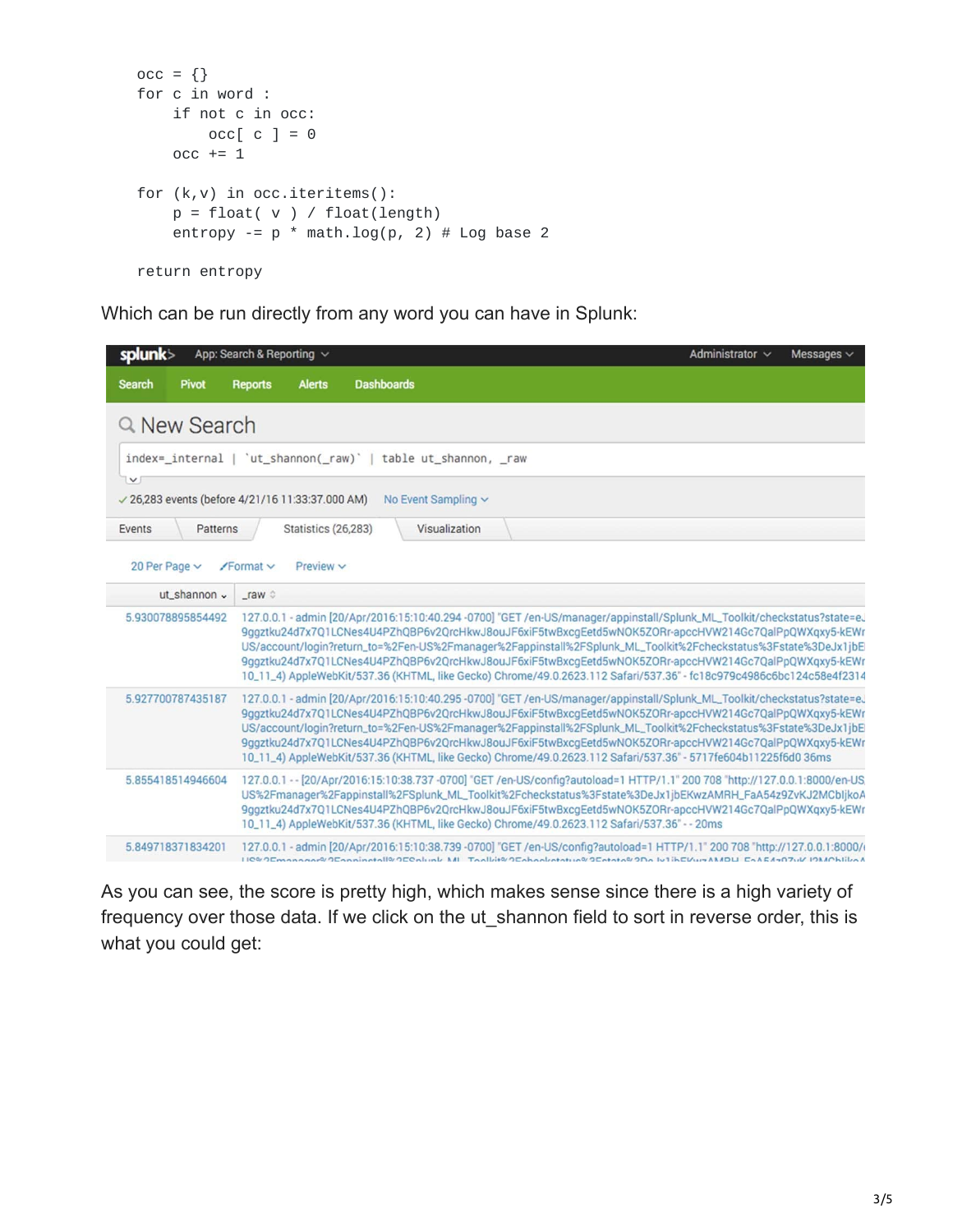| ut_shannon ^       | $\_raw \circ$           |
|--------------------|-------------------------|
| 2.0                | open                    |
| 2.0                | open                    |
| 2.0<br>2.0         | Done                    |
| 2.0<br>2.0         | Done                    |
| 3.5465935642949384 | $VERSION = 6.4.0$       |
| 3.5511911744656968 | splunkd is not running. |
| 3.551191174465697  | splunkd is not running. |
| 3.6835423624332306 | BUILD=f2c836328108      |

As one can see, words of low characters distribution get a low score.

## **Catching DNS tunnels from subdomains in URLs**

```
If we run the following query, interesting results are shown:
sourcetype="isc:bind:query" | eval list="mozilla" | `ut_parse(query, list)` |
`ut_shannon(ut_subdomain)` | table ut_shannon, query | sort ut_shannon desc
```

| ut shannon desc                                                | sourcetype="isc:bind:query"   eval list="mozilla"   'ut_parse(query, list)'   'ut_shannon(ut_subdomain)'   ta |
|----------------------------------------------------------------|---------------------------------------------------------------------------------------------------------------|
| v<br>√ 4,701 events (before 4/21/16 12:08:58.000 PM)           | No Event Sampling $\sim$                                                                                      |
| Events<br>Patterns                                             | Statistics (4,701)<br>Visualization                                                                           |
| 20 Per Page $\vee$<br>Preview $\vee$<br>$\sqrt{$ Format $\vee$ |                                                                                                               |
| ut_shannon ©                                                   | query $\circ$                                                                                                 |
| 5.219618950246826                                              | Ym9uIG9rLCBtb24qbW90IGRlIHBhc3NlIFNwbHVuayBlc3Q6IG1vdWFoMTIzJDEyX2JsYWg.ip-dns.info                           |
| 4.64152726285211                                               | 1234.g99zdk5kaimcacxrjft9wbr6.-192058420.cmos.greencompute.org                                                |
| 4.64152726285211                                               | 1234.g99zdk5kaimcacxrjft9wbr6.-192058420.cmos.greencompute.org                                                |
| 4.64152726285211                                               | 1234.g99zdk5kaimcacxrjft9wbr6.-192058420.cmos.greencompute.org                                                |
| 4.64152726285211                                               | 1234.g99zdk5kaimcacxrjft9wbr6.-192058420.cmos.greencompute.org                                                |
| 4.50938523151634                                               | Y2VsdWkgcXVpIGxpdCDDp2EgZXN0IHVuIGNvbiE.ip-dns.info                                                           |
| 4.506890595608518                                              | Ym9uIGQnYWNjb3JkLCBjJ2VzdCBsZQ.ip-dns.info                                                                    |